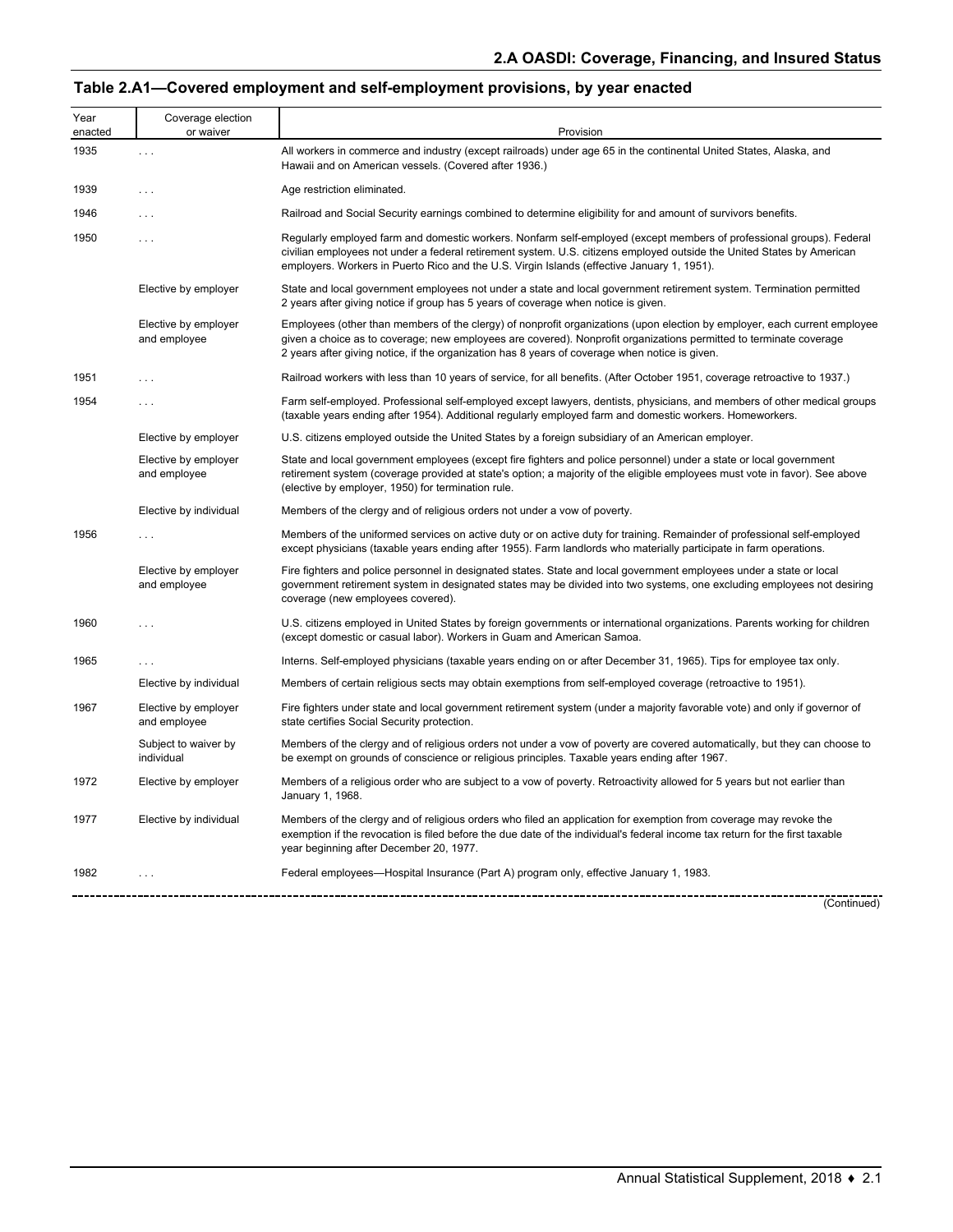#### **Table 2.A1—Covered employment and self-employment provisions, by year enacted—***Continued*

| Year<br>enacted | Coverage election<br>or waiver                      | Provision                                                                                                                                                                                                                                                                                                                                                                                                                                                                                                                                           |
|-----------------|-----------------------------------------------------|-----------------------------------------------------------------------------------------------------------------------------------------------------------------------------------------------------------------------------------------------------------------------------------------------------------------------------------------------------------------------------------------------------------------------------------------------------------------------------------------------------------------------------------------------------|
| 1983            | $\ldots$                                            | Federal employees newly hired after December 31, 1983, including executive, legislative, and judicial branch employees,<br>and also including those hired before January 1, 1984, with a break in service lasting more than 365 days. Excludes<br>reemployed annuitants hired before January 1, 1984.                                                                                                                                                                                                                                               |
|                 | $\cdots$                                            | Legislative branch employees hired before 1984 who were not participating in the Civil Service Retirement System on<br>December 31, 1983.                                                                                                                                                                                                                                                                                                                                                                                                           |
|                 | $\cdots$                                            | Members of Congress, the president, the vice president, sitting federal judges, and most executive-level political appointees<br>of the federal government.                                                                                                                                                                                                                                                                                                                                                                                         |
|                 | $\cdots$                                            | Employees of nonprofit organizations.                                                                                                                                                                                                                                                                                                                                                                                                                                                                                                               |
|                 | $\cdots$                                            | U.S. residents employed outside the United States by American employers.                                                                                                                                                                                                                                                                                                                                                                                                                                                                            |
|                 | Elective by employer                                | U.S. residents employed outside the United States by a foreign affiliate of an American employer.                                                                                                                                                                                                                                                                                                                                                                                                                                                   |
|                 | $\ldots$ .                                          | Employees of nonprofit organizations placed under compulsory coverage; nonprofit organizations prohibited from terminating<br>coverage of their employees on or after March 31, 1983.                                                                                                                                                                                                                                                                                                                                                               |
|                 | Elective by employer or by<br>employer and employee | States prohibited from terminating coverage of employees (after April 20, 1983) and permitted to reinstate coverage for a<br>terminated group.                                                                                                                                                                                                                                                                                                                                                                                                      |
| 1984            | $\ldots$ .                                          | Rehired federal employees whose previous service was covered.                                                                                                                                                                                                                                                                                                                                                                                                                                                                                       |
|                 | $\cdots$                                            | Persons exercising reemployment rights to noncovered federal employment retain exemption after a period (not limited to<br>365 or fewer days) of military or national guard service or work for an international organization.                                                                                                                                                                                                                                                                                                                      |
|                 | $\cdots$                                            | Generally, all legislative branch employees except those who were participating on December 31, 1983, and are also<br>currently participating in the Civil Service Retirement System or another federal retirement system.                                                                                                                                                                                                                                                                                                                          |
|                 | $\cdots$                                            | Employees of nonprofit organizations who are also participating on a mandatory basis in the Civil Service Retirement System<br>are treated like federal employees for Social Security tax and coverage purposes. They are therefore not covered unless<br>hired on or after January 1, 1984, or reemployed after a break in service of more than 365 days.                                                                                                                                                                                          |
|                 | Elective by employer                                | Churches or church-related organizations may elect irrevocably to have services performed by their employees excluded<br>from covered employment. Their employees are then treated as self-employed for Social Security purposes.                                                                                                                                                                                                                                                                                                                   |
| 1986            |                                                     | State and local government employees hired after March 31, 1986—Hospital Insurance (Part A) program only.                                                                                                                                                                                                                                                                                                                                                                                                                                           |
|                 | Elective by individual                              | Members of the clergy and of religious orders who filed an application for exemption from coverage may revoke the<br>exemption if the revocation is filed before the due date of the individual's federal income tax return for the first taxable<br>year beginning after October 22, 1986.                                                                                                                                                                                                                                                         |
|                 | Elective by employee                                | Employees covered under Civil Service Retirement System can elect to switch to Federal Employees Retirement System<br>from July 1, 1987, to December 31, 1987.                                                                                                                                                                                                                                                                                                                                                                                      |
| 1987            | $\cdots$                                            | Members of uniformed services reserve components on inactive duty training. Irregularly employed farm workers (if<br>employer's annual expenditures for farm labor is at least \$2,500). Services performed in trade or business of spouse or by<br>children aged 18 or older in trade or business of parent. For employers, the full amount of covered tips.                                                                                                                                                                                       |
| 1990            | $\cdots$                                            | State and local government employees not under a state or local government retirement system. Exceptions: (1) students<br>employed by the educational institution they attend and (2) election workers paid less than the mandated amount (\$100),<br>unless either group covered under a state's Section 218 agreement.                                                                                                                                                                                                                            |
| 1994            | $\cdots$                                            | Threshold for exclusion of wages paid to election workers raised from \$100 to \$1,000 annually beginning January 1, 1995,<br>and will be indexed for wage increases each year after December 31, 1999.                                                                                                                                                                                                                                                                                                                                             |
|                 | $\cdots$                                            | Police and fire fighters under a public retirement system can be covered for Social Security in all states.                                                                                                                                                                                                                                                                                                                                                                                                                                         |
|                 | $\cdots$                                            | Threshold for coverage of domestic employees' earnings raised from \$50 per calendar quarter to \$1,000 per calendar<br>year per employer; amount subject to annual automatic adjustments. Domestic workers no longer covered for years in which<br>they were under age 18, unless they are no longer in school and domestic employment is their principal occupation.<br>Coverage of earnings of domestic workers on farms becomes subject to new annual threshold for domestic workers instead<br>of annual threshold for agricultural employees. |
| 1997            | Elective by employee                                | Employees covered under Civil Service Retirement System can elect to switch to Federal Employees Retirement System<br>from July 1, 1998, to December 31, 1998.                                                                                                                                                                                                                                                                                                                                                                                      |
| 1998            | $\cdots$                                            | States can modify their Social Security coverage agreements made between January 1, 1999, and March 31, 1999, to<br>exclude from coverage services performed by students employed by state schools, colleges, or universities, effective for<br>services performed after June 30, 2000.                                                                                                                                                                                                                                                             |

SOURCES: Social Security Act of 1935 (the Act), as amended through December 31, 2017; regulations issued under the Act; and precedential case decisions (rulings). See the Social Security Program Rules page (https://www.ssa.gov/regulations/index.htm) for specific laws, regulations, rulings, legislation, and a link to the *Federal Register.*

NOTE: . . . = not applicable.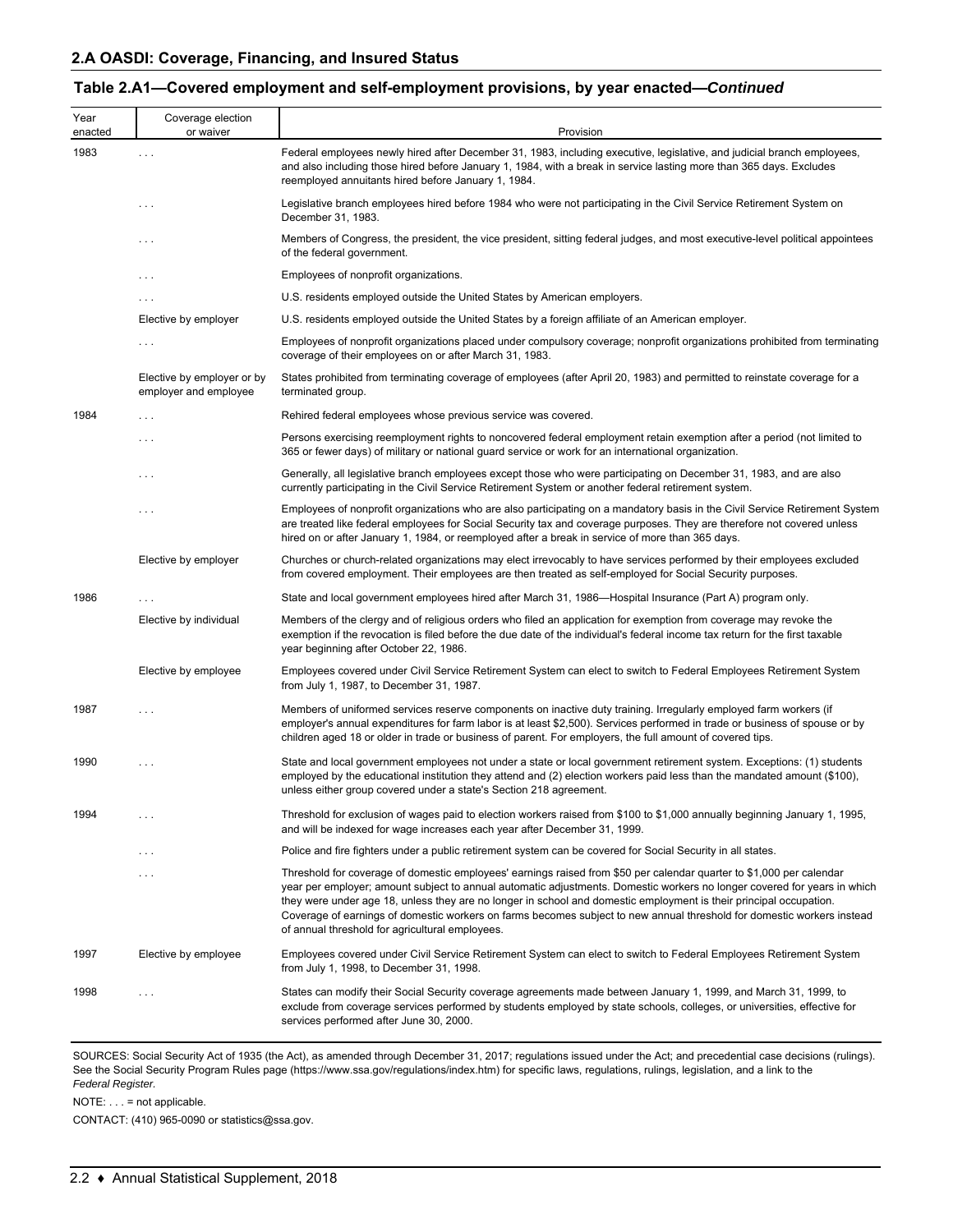### **Table 2.A2—Noncontributory wage credit provisions, by year enacted**

| Year enacted | Provision                                                                                                                                                                                                                                                                                                                                 |
|--------------|-------------------------------------------------------------------------------------------------------------------------------------------------------------------------------------------------------------------------------------------------------------------------------------------------------------------------------------------|
| 1946         | Fully insured status and average monthly wage of \$160 for World War II veterans who died within 3 years after discharge.                                                                                                                                                                                                                 |
| 1950         | Wage credits of \$160 per month of military service during World War II period (September 16, 1940–July 24, 1947).                                                                                                                                                                                                                        |
| 1952         | Wage credits of \$160 per month of military service to December 31, 1953.                                                                                                                                                                                                                                                                 |
| 1953         | Wage credits of \$160 per month of military service to June 30, 1955.                                                                                                                                                                                                                                                                     |
| 1955         | Wage credits of \$160 per month of military service to March 31, 1956.                                                                                                                                                                                                                                                                    |
| 1956         | Wage credits of \$160 per month of military service to December 31, 1956.                                                                                                                                                                                                                                                                 |
| 1967         | For uniformed services, wage credits of \$100 for each \$100 (or fraction thereof) of basic pay not in excess of \$300 per calendar quarter, beginning<br>in 1968.                                                                                                                                                                        |
| 1972         | For uniformed services, wage credits of \$300 per calendar quarter of service after 1956. (Supersedes 1967 provision.) For U.S. citizens of Japanese<br>ancestry, wage credits for the period they were interned by the U.S. government during World War II period (December 7, 1941–December 31, 1946) and<br>who were aged 18 or older. |
| 1977         | For uniformed services, wage credits of \$100 for each \$300 of basic pay up to maximum credit of \$1,200 per calendar year after 1977.                                                                                                                                                                                                   |
| 2002         | For uniformed services, deemed wage credits are eliminated for all years after calendar year 2001. Deemed wage credits will continue to be given for<br>appropriate earnings for periods prior to calendar year 2002.                                                                                                                     |

SOURCES: Social Security Act of 1935 (the Act), as amended through December 31, 2017; regulations issued under the Act; and precedential case decisions (rulings). See the Social Security Program Rules page (https://www.ssa.gov/regulations/index.htm) for specific laws, regulations, rulings, legislation, and a link to the *Federal Register.*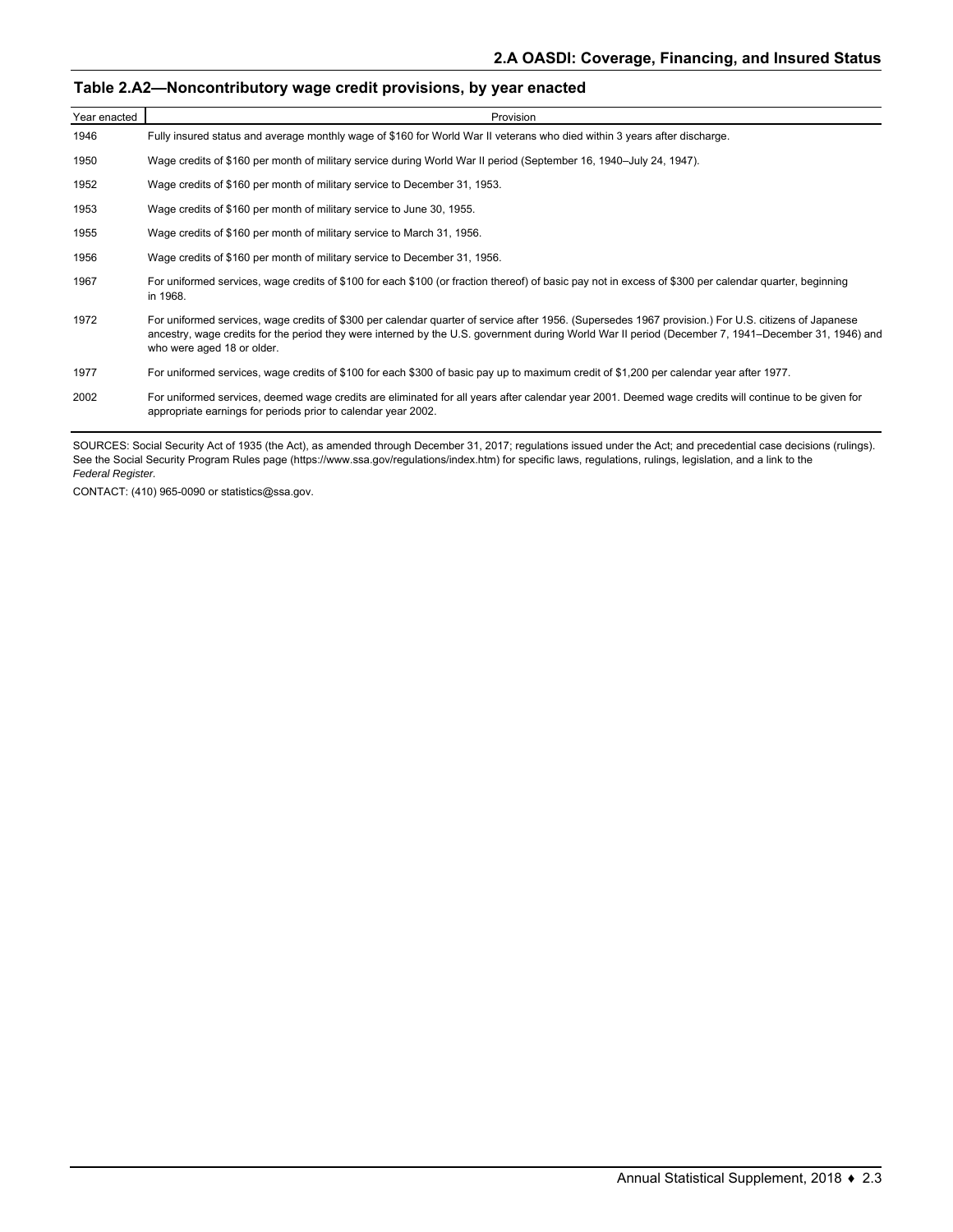|           | Annual maximum taxable |                                   | Contribution rate (percent) |             |                             |                      |                      |                      |          |          |  |
|-----------|------------------------|-----------------------------------|-----------------------------|-------------|-----------------------------|----------------------|----------------------|----------------------|----------|----------|--|
|           | earnings (dollars)     |                                   |                             |             | Employer and employee, each |                      |                      | Self-employed person |          |          |  |
|           |                        |                                   | Total, OASDI                |             |                             |                      | Total, OASDI         |                      |          |          |  |
| Year      | <b>OASDI</b>           | H <sub>l</sub>                    | and HI                      | <b>OASI</b> | DI                          | HI                   | and HI               | <b>OASI</b>          | DI       | HI       |  |
| 1937-1949 | 3,000                  | $\ldots$                          | 1.0                         | 1.0         | .                           | $\ldots$             | $\sim$ $\sim$        | $\ldots$             | $\ldots$ | $\cdots$ |  |
| 1950      | 3,000                  | $\ldots$                          | 1.5                         | 1.5         | $\ldots$                    | $\cdots$             | $\sim$ $\sim$ $\sim$ | $\sim$ $\sim$ $\sim$ | $\cdots$ |          |  |
| 1951-1953 | 3,600                  | $\ldots$                          | 1.5                         | 1.5         | $\cdots$                    | $\cdots$             | 2.25                 | 2.25                 | $\cdots$ |          |  |
| 1954      | 3,600                  | $\ldots$                          | 2.0                         | 2.0         | $\ldots$                    | $\ldots$             | 3.0                  | 3.0                  | $\cdots$ |          |  |
| 1955-1956 | 4,200                  | $\cdots$                          | 2.0                         | 2.0         | $\ldots$                    | $\cdots$             | 3.0                  | 3.0                  | $\cdots$ |          |  |
| 1957-1958 | 4,200                  | $\cdots$                          | 2.25                        | 2.0         | 0.25                        | $\cdots$             | 3.375                | 3.0                  | 0.375    |          |  |
| 1959      | 4,800                  | $\ldots$                          | 2.5                         | 2.25        | 0.25                        | $\cdots$             | 3.75                 | 3.375                | 0.375    |          |  |
| 1960-1961 | 4,800                  | $\ldots$                          | 3.0                         | 2.75        | 0.25                        | $\cdots$             | 4.5                  | 4.125                | 0.375    |          |  |
| 1962      | 4,800                  | $\sim 100$                        | 3.125                       | 2.875       | 0.25                        | $\sim$ $\sim$ $\sim$ | 4.7                  | 4.325                | 0.375    |          |  |
| 1963-1965 | 4,800                  | $\ldots$                          | 3.625                       | 3.375       | 0.25                        | $\cdots$             | 5.4                  | 5.025                | 0.375    |          |  |
| 1966      | 6,600                  | 6,600                             | 4.2                         | 3.5         | 0.35                        | 0.35                 | 6.15                 | 5.275                | 0.525    | 0.35     |  |
| 1967      | 6,600                  | 6,600                             | 4.4                         | 3.55        | 0.35                        | 0.5                  | 6.4                  | 5.375                | 0.525    | 0.5      |  |
| 1968      | 7,800                  | 7,800                             | 4.4                         | 3.325       | 0.475                       | 0.6                  | 6.4                  | 5.0875               | 0.7125   | 0.6      |  |
| 1969      | 7,800                  | 7,800                             | 4.8                         | 3.725       | 0.475                       | 0.6                  | 6.9                  | 5.5875               | 0.7125   | 0.6      |  |
| 1970      | 7,800                  | 7,800                             | 4.8                         | 3.65        | 0.55                        | 0.6                  | 6.9                  | 5.475                | 0.825    | 0.6      |  |
| 1971      | 7,800                  | 7,800                             | 5.2                         | 4.05        | 0.55                        | 0.6                  | 7.5                  | 6.075                | 0.825    | 0.6      |  |
| 1972      | 9,000                  | 9,000                             | 5.2                         | 4.05        | 0.55                        | 0.6                  | 7.5                  | 6.075                | 0.825    | 0.6      |  |
| 1973      | 10,800                 | 10,800                            | 5.85                        | 4.3         | 0.55                        | 1.0                  | 8.0                  | 6.205                | 0.795    | 1.0      |  |
| 1974      | 13,200                 | 13,200                            | 5.85                        | 4.375       | 0.575                       | 0.9                  | 7.9                  | 6.185                | 0.815    | 0.9      |  |
| 1975      | $a$ 14,100             | $a$ 14,100                        | 5.85                        | 4.375       | 0.575                       | 0.9                  | 7.9                  | 6.185                | 0.815    | 0.9      |  |
| 1976      | $a$ 15,300             | $^a$ 15,300                       | 5.85                        | 4.375       | 0.575                       | 0.9                  | 7.9                  | 6.185                | 0.815    | 0.9      |  |
| 1977      | $^a$ 16,500            | $^{\circ}$ 16.500                 | 5.85                        | 4.375       | 0.575                       | 0.9                  | 7.9                  | 6.185                | 0.815    | 0.9      |  |
| 1978      | $^a$ 17,700            | $^{\circ}$ 17,700                 | 6.05                        | 4.275       | 0.775                       | 1.0                  | 8.1                  | 6.01                 | 1.09     | 1.0      |  |
| 1979      | 22,900                 | 22,900                            | 6.13                        | 4.33        | 0.75                        | 1.05                 | 8.1                  | 6.01                 | 1.04     | 1.05     |  |
| 1980      | 25,900                 | 25,900                            | 6.13                        | 4.52        | 0.56                        | 1.05                 | 8.1                  | 6.2725               | 0.7775   | 1.05     |  |
| 1981      | 29,700                 | 29,700                            | 6.65                        | 4.7         | 0.65                        | 1.3                  | 9.3                  | 7.025                | 0.975    | 1.3      |  |
| 1982      | $a$ 32,400             | $a$ 32,400                        | 6.7                         | 4.575       | 0.825                       | 1.3                  | 9.35                 | 6.8125               | 1.2375   | 1.3      |  |
| 1983      | $a$ 35,700             | $a$ 35,700                        | 6.7                         | 4.775       | 0.625                       | 1.3                  | 9.35                 | 7.1125               | 0.9375   | 1.3      |  |
| 1984      | <sup>a</sup> 37,800    | <sup>a</sup> 37,800               | $b$ 7.0                     | 5.2         | 0.5                         | 1.3                  | $b$ 14.0             | 10.4                 | 1.0      | 2.6      |  |
| 1985      | <sup>a</sup> 39,600    | <sup>a</sup> 39.600               | 7.05                        | 5.2         | 0.5                         | 1.35                 | $^{b}$ 14.1          | 10.4                 | 1.0      | 2.7      |  |
| 1986      | $a$ 42,000             | $a$ 42.000                        | 7.15                        | 5.2         | 0.5                         | 1.45                 | $b$ 14.3             | 10.4                 | 1.0      | 2.9      |  |
| 1987      | $a$ 43,800             | $^a$ 43,800                       | 7.15                        | 5.2         | 0.5                         | 1.45                 | $b$ 14.3             | 10.4                 | 1.0      | 2.9      |  |
| 1988      | $^a$ 45,000            | $^{\circ}$ 45,000                 | 7.51                        | 5.53        | 0.53                        | 1.45                 | $b$ 15.02            | 11.06                | 1.06     | 2.9      |  |
| 1989      | $^a$ 48,000            | $a$ 48,000                        | 7.51                        | 5.53        | 0.53                        | 1.45                 | $b$ 15.02            | 11.06                | 1.06     | 2.9      |  |
| 1990      | $^{\circ}$ 51,300      | $^{\circ}$ 51,300                 | 7.65                        | 5.6         | 0.6                         | 1.45                 | 15.3                 | 11.2                 | 1.2      | 2.9      |  |
| 1991      | $^{\circ}$ 53,400      | $^{\rm d}$ 125,000                | 7.65                        | 5.6         | 0.6                         | 1.45                 | 15.3                 | 11.2                 | 1.2      | 2.9      |  |
| 1992      | $^{\circ}$ 55,500      | 130,200                           | 7.65                        | 5.6         | 0.6                         | 1.45                 | 15.3                 | 11.2                 | 1.2      | 2.9      |  |
| 1993      | $^a$ 57,600            | $a$ 135.000                       | 7.65                        | 5.6         | 0.6                         | 1.45                 | 15.3                 | 11.2                 | 1.2      | 2.9      |  |
| 1994      | $a$ 60,600             | e                                 | 7.65                        | 5.26        | 0.94                        | 1.45                 | 15.3                 | 10.52                | 1.88     | 2.9      |  |
| 1995      | $a$ 61,200             | $\mathsf{e}% _{t}\left( t\right)$ | 7.65                        | 5.26        | 0.94                        | 1.45                 | 15.3                 | 10.52                | 1.88     | 2.9      |  |
| 1996      | $a$ 62,700             | $\mathsf{e}\,$                    | 7.65                        | 5.26        | 0.94                        | 1.45                 | 15.3                 | 10.52                | 1.88     | 2.9      |  |
| 1997      | $a$ 65,400             | e                                 | 7.65                        | 5.35        | 0.85                        | 1.45                 | 15.3                 | 10.7                 | 1.7      | 2.9      |  |
| 1998      | $a$ 68,400             | e                                 | 7.65                        | 5.35        | 0.85                        | 1.45                 | 15.3                 | 10.7                 | 1.7      | 2.9      |  |
| 1999      | $^a$ 72,600            | e                                 | 7.65                        | 5.35        | 0.85                        | 1.45                 | 15.3                 | 10.7                 | 1.7      | 2.9      |  |

## **Table 2.A3—Annual maximum taxable earnings and contribution rates, 1937–2018**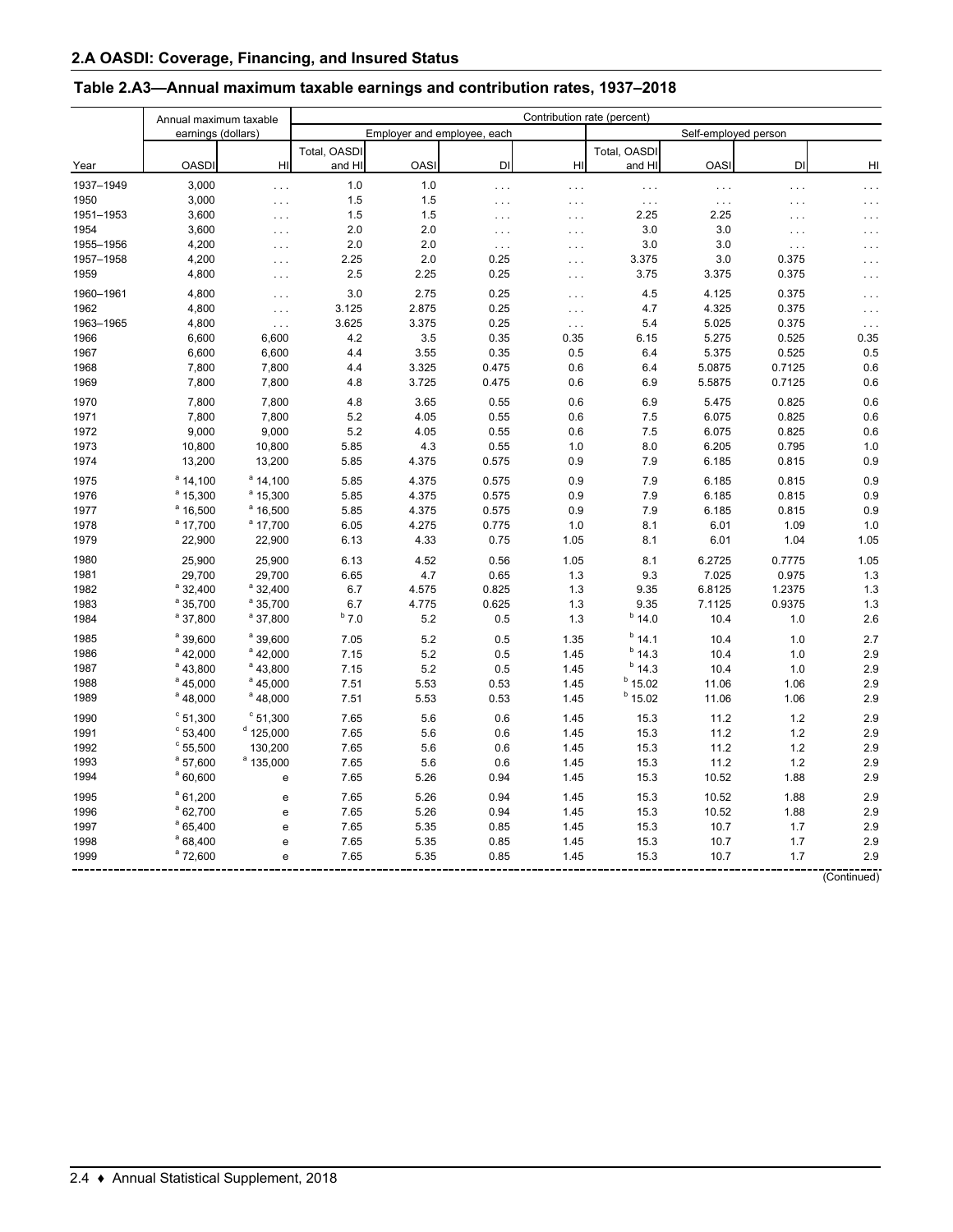|                   | Annual maximum taxable |                | Contribution rate (percent) |             |       |      |              |                      |      |     |  |
|-------------------|------------------------|----------------|-----------------------------|-------------|-------|------|--------------|----------------------|------|-----|--|
|                   | earnings (dollars)     |                | Employer and employee, each |             |       |      |              | Self-employed person |      |     |  |
|                   |                        |                | Total, OASDI                |             |       |      | Total, OASDI |                      |      |     |  |
| Year              | <b>OASDI</b>           | H <sub>l</sub> | and HI                      | <b>OASI</b> | DI    | HI   | and HI       | <b>OASI</b>          | DI   | HI  |  |
| 2000              | $^a$ 76,200            | e              | 7.65                        | 5.3         | 0.9   | 1.45 | 15.3         | 10.6                 | 1.8  | 2.9 |  |
| 2001              | $^{\circ}$ 80,400      | е              | 7.65                        | 5.3         | 0.9   | 1.45 | 15.3         | 10.6                 | 1.8  | 2.9 |  |
| 2002              | $^{\circ}$ 84,900      | е              | 7.65                        | 5.3         | 0.9   | 1.45 | 15.3         | 10.6                 | 1.8  | 2.9 |  |
| 2003              | $^{\circ}$ 87,000      | е              | 7.65                        | 5.3         | 0.9   | 1.45 | 15.3         | 10.6                 | 1.8  | 2.9 |  |
| 2004              | $^{\circ}$ 87,900      | е              | 7.65                        | 5.3         | 0.9   | 1.45 | 15.3         | 10.6                 | 1.8  | 2.9 |  |
| 2005              | $^a$ 90,000            | е              | 7.65                        | 5.3         | 0.9   | 1.45 | 15.3         | 10.6                 | 1.8  | 2.9 |  |
| 2006              | $^a$ 94,200            | е              | 7.65                        | 5.3         | 0.9   | 1.45 | 15.3         | 10.6                 | 1.8  | 2.9 |  |
| 2007              | $^a$ 97,500            | е              | 7.65                        | 5.3         | 0.9   | 1.45 | 15.3         | 10.6                 | 1.8  | 2.9 |  |
| 2008              | $^a$ 102,000           | е              | 7.65                        | 5.3         | 0.9   | 1.45 | 15.3         | 10.6                 | 1.8  | 2.9 |  |
| 2009              | $^a$ 106,800           | е              | 7.65                        | 5.3         | 0.9   | 1.45 | 15.3         | 10.6                 | 1.8  | 2.9 |  |
| 2010              | $^a$ 106,800           | е              | $^{\rm f}$ 7.65             | 5.3         | 0.9   | 1.45 | 15.3         | 10.6                 | 1.8  | 2.9 |  |
| 2011              | <sup>a</sup> 106,800   | e              | 97.65                       | 5.3         | 0.9   | 1.45 | 915.3        | 10.6                 | 1.8  | 2.9 |  |
| 2012              | $a$ 110,100            | e              | 97.65                       | 5.3         | 0.9   | 1.45 | $9$ 15.3     | 10.6                 | 1.8  | 2.9 |  |
| 2013 <sup>h</sup> | $a$ 113,700            | е              | 7.65                        | 5.3         | 0.9   | 1.45 | 15.3         | 10.6                 | 1.8  | 2.9 |  |
| 2014 <sup>h</sup> | $^a$ 117,000           | e              | 7.65                        | 5.3         | 0.9   | 1.45 | 15.3         | 10.6                 | 1.8  | 2.9 |  |
| 2015 <sup>h</sup> | $a$ 118,500            | е              | 7.65                        | 5.3         | 0.9   | 1.45 | 15.3         | 10.6                 | 1.8  | 2.9 |  |
| $2016 h^{,i}$     | <sup>a</sup> 118,500   | e              | 7.65                        | 5.015       | 1.185 | 1.45 | 15.3         | 10.03                | 2.37 | 2.9 |  |
| $2017 h^{,i}$     | <sup>a</sup> 127,200   | е              | 7.65                        | 5.015       | 1.185 | 1.45 | 15.3         | 10.03                | 2.37 | 2.9 |  |
| $2018 h$ ,i       | $^a$ 128,400           | e              | 7.65                        | 5.015       | 1.185 | 1.45 | 15.3         | 10.03                | 2.37 | 2.9 |  |

#### **Table 2.A3—Annual maximum taxable earnings and contribution rates, 1937–2018—***Continued*

SOURCES: Social Security Act of 1935 (the Act), as amended through December 31, 2017; regulations issued under the Act; and precedential case decisions (rulings). Social Security Administration, "Cost-of-Living Increase and Other Determinations for 2018," *Federal Register,* vol. 82, no. 240 (December 15, 2017). See the Social Security Program Rules page (https://www.ssa.gov/regulations/index.htm) for specific laws, regulations, rulings, legislation, and a link to the *Federal Register*.

NOTES: DI = Disability Insurance; HI = Hospital Insurance; OASI = Old-Age and Survivors Insurance; OASDI = Old-Age, Survivors, and Disability Insurance;  $\ldots$  = not applicable.

Table shows the contribution (tax) rates used to determine total amounts received by the trust funds. Occasional temporary tax credits and rate reductions affect the rates paid by employers, employees, or self-employed persons, and are summarized in footnotes as applicable.

a. Based on automatic adjustment, under legislation in 1972 (as modified by legislation in 1973), in proportion to increases in average wage level.

b. In 1984, the 5.7 percent OASDI tax on taxable wages of employees was offset by a tax credit of 0.3 percent, resulting in an effective employee tax rate of 5.4 percent. However, the OASDI trust funds received the full 5.7 percent because of a general revenue transfer equivalent to 0.3 percent of taxable wages. Similar credits of 2.7 percent, 2.3 percent, and 2.0 percent were allowed against the combined OASDI and HI taxes on net earnings from self-employment in 1984, 1985, and from 1986 to 1989, respectively.

c. Based on automatic adjustment, under legislation in 1972 (as modified by legislation in 1973), using a transitional rule, specified by the Omnibus Budget Reconciliation Act (OBRA) of 1989, for computing a "deemed" average annual wage for 1988, 1989, and 1990.

d. Based on legislation in 1990.

e. Upper limit on earnings subject to HI taxes was repealed by OBRA 1993.

f. For 2010, most employers were exempt from paying the employer share of OASDI tax on wages paid to certain qualified individuals hired after February 3. Amounts equal to the revenue forgone were transferred from the general fund of the Treasury to the OASI and DI trust funds.

g. For 2011 and 2012, the combined OASDI payroll tax rate was reduced by 2.0 percent for employees and for self-employed workers, resulting in a 4.2 percent effective tax rate for employees and a 10.4 percent effective tax rate for self-employed workers. The authorizing legislation does not specify percentage reductions attributable to the separate OASI and DI trust funds. Amounts equal to the revenue forgone were transferred from the general fund of the Treasury to the trust funds.

h. Beginning in 2013, an additional HI tax of 0.9 percent is assessed on earned income exceeding \$200,000 for individuals and \$250,000 for married couples filing jointly. This additional HI tax rate is not reflected in the contribution rates shown in the table.

i. Public Law 114-74, the Bipartisan Budget Act of 2015, temporarily re-allocated a portion of the OASI tax rate to DI for calendar years 2016 through 2018. Beginning in 2019, the tax rates for each fund revert to the rates in effect from 2000 through 2015.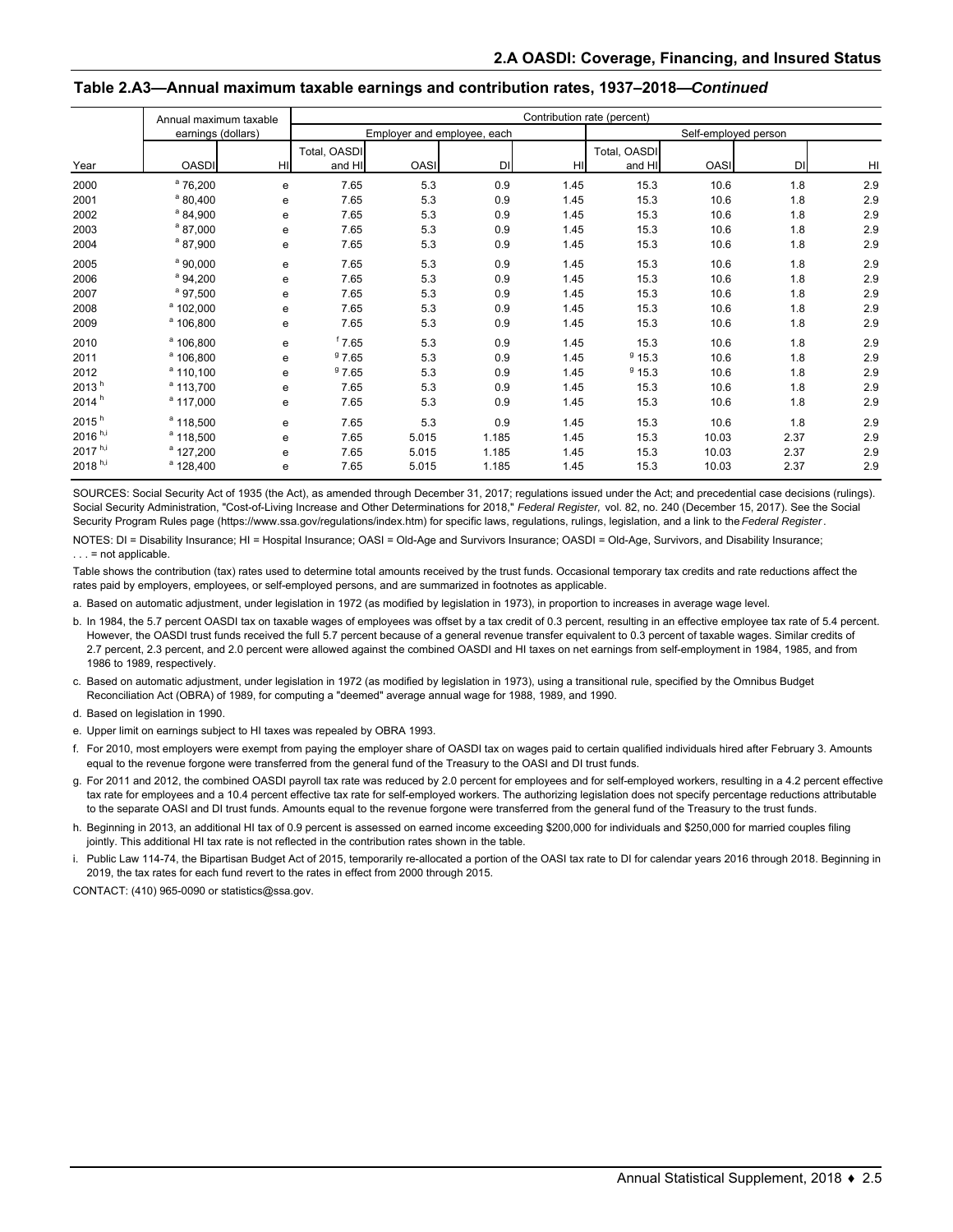### **Table 2.A4—Maximum annual amount of contributions, 1937–2018 (in dollars)**

|                   |              | Self-employed person |          |                      |                      |              |              |             |          |          |
|-------------------|--------------|----------------------|----------|----------------------|----------------------|--------------|--------------|-------------|----------|----------|
|                   | Total, OASDI | Subtotal,            |          |                      |                      | Total, OASDI | Subtotal,    |             |          |          |
| Year              | and HI       | <b>OASDI</b>         | OASI     | DI                   | HI                   | and HI       | <b>OASDI</b> | <b>OASI</b> | DI       | HI       |
| 1937-1949         | 30.00        | 30.00                | 30.00    | $\ldots$             | $\sim$ $\sim$ $\sim$ | $\ldots$     | $\ldots$     | $\cdots$    | $\ldots$ | $\cdots$ |
| 1950              | 45.00        | 45.00                | 45.00    | $\sim$ $\sim$ $\sim$ | $\ldots$             | $\ldots$     | $\ldots$     | $\cdots$    | $\cdots$ | $\cdots$ |
| 1951-1953         | 54.00        | 54.00                | 54.00    | $\cdots$             | $\cdots$             | 81.00        | 81.00        | 81.00       | $\cdots$ | $\cdots$ |
| 1954              | 72.00        | 72.00                | 72.00    | $\cdots$             | $\cdots$             | 108.00       | 108.00       | 108.00      | $\cdots$ |          |
| 1955-1956         | 84.00        | 84.00                | 84.00    | $\ldots$             | $\sim$ $\sim$ $\sim$ | 126.00       | 126.00       | 126.00      | .        |          |
| 1957-1958         | 94.50        | 94.50                | 84.00    | 10.50                | $\sim$ $\sim$ $\sim$ | 141.75       | 141.75       | 126.00      | 15.75    | .        |
| 1959              | 120.00       | 120.00               | 108.00   | 12.00                | $\sim$ $\sim$ $\sim$ | 180.00       | 180.00       | 162.00      | 18.00    |          |
| 1960-1961         | 144.00       | 144.00               | 132.00   | 12.00                | $\cdots$             | 216.00       | 216.00       | 198.00      | 18.00    | $\cdots$ |
| 1962              | 150.00       | 150.00               | 138.00   | 12.00                | $\ldots$             | 225.60       | 225.60       | 207.60      | 18.00    | $\cdots$ |
| 1963-1965         | 174.00       | 174.00               | 162.00   | 12.00                | $\ldots$             | 259.20       | 259.20       | 241.20      | 18.00    | $\ldots$ |
| 1966              | 277.20       | 254.10               | 231.00   | 23.10                | 23.10                | 405.90       | 382.80       | 348.15      | 34.65    | 23.10    |
| 1967              | 290.40       | 257.40               | 234.30   | 23.10                | 33.00                | 422.40       | 389.40       | 354.75      | 34.65    | 33.00    |
| 1968              | 343.20       | 296.40               | 259.35   | 37.05                | 46.80                | 499.20       | 452.40       | 396.83      | 55.58    | 46.80    |
| 1969              | 374.40       | 327.60               | 290.55   | 37.05                | 46.80                | 538.20       | 491.40       | 435.83      | 55.58    | 46.80    |
| 1970              | 374.40       | 327.60               | 284.70   | 42.90                | 46.80                | 538.20       | 491.40       | 427.05      | 64.35    | 46.80    |
| 1971              | 405.60       | 358.80               | 315.90   | 42.90                | 46.80                | 585.00       | 538.20       | 473.85      | 64.35    | 46.80    |
| 1972              | 468.00       | 414.00               | 364.50   | 49.50                | 54.00                | 675.00       | 621.00       | 546.75      | 74.25    | 54.00    |
| 1973              | 631.80       | 523.80               | 464.40   | 59.40                | 108.00               | 864.00       | 756.00       | 670.14      | 85.86    | 108.00   |
| 1974              | 772.20       | 653.40               | 577.50   | 75.90                | 118.80               | 1,042.80     | 924.00       | 816.42      | 107.58   | 118.80   |
| 1975              | 824.85       | 697.95               | 616.88   | 81.08                | 126.90               | 1,113.90     | 987.00       | 872.09      | 114.92   | 126.90   |
| 1976              | 895.05       | 757.35               | 669.38   | 87.98                | 137.70               | 1,208.70     | 1,071.00     | 946.31      | 124.70   | 137.70   |
| 1977              | 965.25       | 816.75               | 721.88   | 94.88                | 148.50               | 1,303.50     | 1,155.00     | 1,020.53    | 134.48   | 148.50   |
| 1978              | 1,070.85     | 893.85               | 756.68   | 137.18               | 177.00               | 1,433.70     | 1,256.70     | 1,063.77    | 192.93   | 177.00   |
| 1979              | 1,403.77     | 1,163.32             | 991.59   | 171.75               | 240.45               | 1,854.90     | 1,614.45     | 1,376.29    | 238.16   | 240.45   |
| 1980              | 1,587.67     | 1,315.72             | 1,170.68 | 145.04               | 271.95               | 2,097.90     | 1,825.95     | 1,624.58    | 201.37   | 271.95   |
| 1981              | 1,975.05     | 1,588.95             | 1,395.90 | 193.05               | 386.10               | 2,762.10     | 2,376.00     | 2,086.43    | 289.57   | 386.10   |
| 1982              | 2,170.80     | 1,749.60             | 1,482.30 | 267.30               | 421.20               | 3,029.40     | 2,608.20     | 2,207.25    | 400.95   | 421.20   |
| 1983              | 2,391.90     | 1,927.80             | 1,704.68 | 223.13               | 464.10               | 3,337.95     | 2,873.85     | 2,539.16    | 334.69   | 464.10   |
| 1984 <sup>a</sup> | 2,646.00     | 2,154.60             | 1,965.60 | 189.00               | 491.40               | 5,292.00     | 4,309.20     | 3,931.20    | 378.00   | 982.80   |
| 1985 <sup>a</sup> | 2,791.80     | 2,257.20             | 2,059.20 | 198.00               | 534.60               | 5,583.60     | 4,514.40     | 4,118.40    | 396.00   | 1,069.20 |
| 1986 <sup>a</sup> | 3,003.00     | 2,394.00             | 2,184.00 | 210.00               | 609.00               | 6,006.00     | 4,788.00     | 4,368.00    | 420.00   | 1,218.00 |
| 1987 <sup>a</sup> | 3,131.70     | 2,496.60             | 2,277.60 | 219.00               | 635.10               | 6,263.40     | 4,993.20     | 4,555.20    | 438.00   | 1,270.20 |
| 1988 <sup>a</sup> | 3,379.50     | 2,727.00             | 2,488.50 | 238.50               | 652.50               | 6,759.00     | 5,454.00     | 4,977.00    | 477.00   | 1,305.00 |
| 1989 <sup>a</sup> | 3,604.80     | 2,908.80             | 2,654.40 | 254.40               | 696.00               | 7,209.60     | 5,817.60     | 5,308.80    | 508.80   | 1,392.00 |
| 1990              | 3,924.45     | 3,180.60             | 2,872.80 | 307.80               | 743.85               | 7,848.90     | 6,361.20     | 5,745.60    | 615.60   | 1,487.70 |
| 1991              | 5,123.30     | 3,310.80             | 2,990.40 | 320.40               | 1,812.50             | 10,246.60    | 6,621.60     | 5,980.80    | 640.80   | 3,625.00 |
| 1992              | 5,328.90     | 3,441.00             | 3,108.00 | 333.00               | 1,887.90             | 10,657.80    | 6,882.00     | 6,216.00    | 666.00   | 3,775.80 |
| 1993              | 5,528.70     | 3,571.20             | 3,225.60 | 345.60               | 1,957.50             | 11,057.40    | 7,142.40     | 6,451.20    | 691.20   | 3,915.00 |
| 1994              | b            | 3,757.20             | 3,187.56 | 569.64               | b                    | b            | 7,514.40     | 6,375.12    | 1,139.28 | b        |
| 1995              | b            | 3,794.40             | 3,219.12 | 575.28               | b                    | b            | 7,588.80     | 6,438.24    | 1,150.56 | b        |
| 1996              | b            | 3,887.40             | 3,298.02 | 589.38               | b                    | b            | 7,774.80     | 6,596.04    | 1,178.76 | b        |
| 1997              | b            | 4,054.80             | 3,498.90 | 555.90               | b                    | b            | 8,109.60     | 6,997.80    | 1,111.80 | b        |
| 1998              | b            | 4,240.80             | 3,659.40 | 581.40               | b                    | þ            | 8,481.60     | 7,318.80    | 1,162.80 | b        |
| 1999              | b            | 4,501.20             | 3,884.10 | 617.10               | b                    | b            | 9,002.40     | 7,768.20    | 1,234.20 | b        |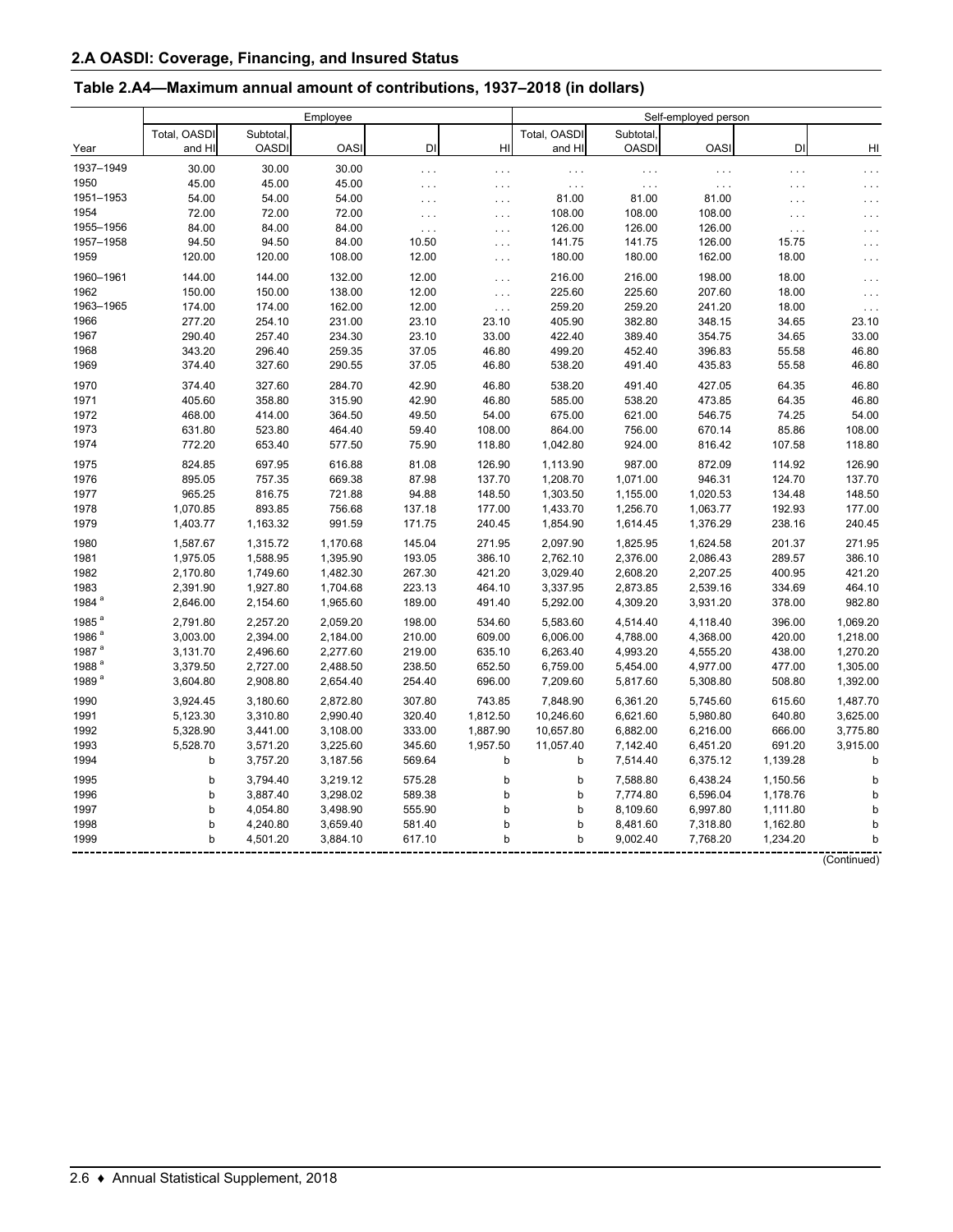#### **Table 2.A4—Maximum annual amount of contributions, 1937–2018 (in dollars)—***Continued*

|                     |                        | Employee                  |             | Self-employed person |    |                        |                           |             |          |    |
|---------------------|------------------------|---------------------------|-------------|----------------------|----|------------------------|---------------------------|-------------|----------|----|
| Year                | Total, OASDI<br>and HI | Subtotal,<br><b>OASDI</b> | <b>OASI</b> | <b>DI</b>            | HI | Total, OASDI<br>and HI | Subtotal,<br><b>OASDI</b> | <b>OASI</b> | DI       | HI |
| 2000                | b                      | 4,724.40                  | 4,038.60    | 685.80               | b  | b                      | 9,448.80                  | 8,077.20    | 1,371.60 | b  |
| 2001                | b                      | 4,984.80                  | 4,261.20    | 723.60               | b  | b                      | 9,969.60                  | 8,522.40    | 1,447.20 | b  |
| 2002                | b                      | 5,236.80                  | 4,499.70    | 764.10               | b  | b                      | 10,527.60                 | 8,999.40    | 1,528.20 |    |
| 2003                | b                      | 5,394.00                  | 4,611.00    | 783.00               | b  | b                      | 10,788.00                 | 9,222.00    | 1,566.00 | b  |
| 2004                | b                      | 5,449.80                  | 4,658.70    | 791.10               | b  | b                      | 10,899.60                 | 9,317.40    | 1,582.20 | b  |
| 2005                | b                      | 5,580.00                  | 4,770.00    | 810.00               | b  | b                      | 11,160.00                 | 9,540.00    | 1,620.00 | b  |
| 2006                | b                      | 5,840.40                  | 4,992.60    | 847.80               | b  | b                      | 11,680.80                 | 9,985.20    | 1,695.60 | b  |
| 2007                | b                      | 6,045.00                  | 5,167.50    | 877.50               | b  | b                      | 12.090.00                 | 10,335.00   | 1,755.00 | b  |
| 2008                | b                      | 6,324.00                  | 5,406.00    | 918.00               | b  | b                      | 12,648.00                 | 10,812.00   | 1,836.00 | b  |
| 2009                | b                      | 6,621.60                  | 5,660.40    | 961.20               | b  | b                      | 13,243.20                 | 11,320.80   | 1,922.40 | b  |
| 2010                | b                      | 6,621.60                  | 5,660.40    | 961.20               | b  | b                      | 13,243.20                 | 11,320.80   | 1,922.40 | b  |
| $2011$ <sup>c</sup> | b                      | 6,621.60                  | 5,660.40    | 961.20               | b  | b                      | 13,243.20                 | 11,320.80   | 1,922.40 | h  |
| 2012 <sup>c</sup>   | b                      | 6,826.20                  | 5,835.30    | 990.90               | b  | b                      | 13,652.40                 | 11,670.60   | 1,981.80 | b  |
| 2013 <sup>d</sup>   | b                      | 7,049.40                  | 6,026.10    | 1,023.30             | b  | b                      | 14,098.80                 | 12,052.20   | 2,046.60 | h  |
| $2014$ <sup>d</sup> | b                      | 7,254.00                  | 6,201.00    | 1,053.00             | b  | b                      | 14,508.00                 | 12,402.00   | 2,106.00 | b  |
| $2015$ <sup>d</sup> | b                      | 7,347.00                  | 6,280.50    | 1,066.50             | b  | b                      | 14,694.00                 | 12,561.00   | 2,133.00 | h  |
| 2016 $d,e$          | b                      | 7,347.00                  | 5,942.78    | 1,404.23             | b  | b                      | 14,694.00                 | 11,885.55   | 2,808.45 | h  |
| 2017 $d,e$          | b                      | 7,886.40                  | 6,379.08    | 1,507.32             | b  | b                      | 15,772.80                 | 12,758.16   | 3,014.64 | b  |
| 2018 $d,e$          | b                      | 7,960.80                  | 6,439.26    | 1,521.54             | b  | b                      | 15,921.60                 | 12,878.52   | 3,043.08 | b  |

SOURCES: Social Security Act of 1935 (the Act), as amended through December 31, 2017; regulations issued under the Act; and precedential case decisions (rulings). Social Security Administration, "Cost-of-Living Increase and Other Determinations for 2018," *Federal Register,* vol. 82, no. 240 (December 15, 2017). See the Social Security Program Rules page (https://www.ssa.gov/regulations/index.htm) for specific laws, regulations, rulings, legislation, and a link to the *Federal Register*.

NOTES: DI = Disability Insurance; HI = Hospital Insurance; OASI = Old-Age and Survivors Insurance; OASDI = Old-Age, Survivors, and Disability Insurance;  $\ldots$  = not applicable.

Table shows the maximum contributions (taxes) received by the trust funds from an individual worker. Occasional temporary tax credits and rate reductions affect the amounts paid by workers, and are summarized in footnotes as applicable.

a. In 1984, the 5.7 percent OASDI tax on taxable wages of employees was offset by a tax credit of 0.3 percent, resulting in an effective employee tax rate of 5.4 percent. However, the OASDI trust funds received the full 5.7 percent because of a general revenue transfer equivalent to 0.3 percent of taxable wages. Similar credits of 2.7 percent, 2.3 percent, and 2.0 percent were allowed against the combined OASDI and HI taxes on net earnings from self-employment in 1984, 1985, and from 1986 to 1989, respectively.

b. Upper limit on earnings subject to HI taxes was repealed by the Omnibus Budget Reconciliation Act (OBRA) of 1993.

c. For 2011 and 2012, the combined OASDI payroll tax rate was reduced by 2.0 percent for employees and for self-employed workers. Thus, for 2011, the maximum OASDI contribution for employees was \$4,485.60 and for self-employed workers was \$11,107.20; and for 2012, the maximum OASDI contribution for employees was \$4,624.20 and for self-employed workers was \$11,450.40. The authorizing legislation does not specify percentage reductions attributable to the separate OASI and DI trust funds. Amounts equal to the revenue forgone were transferred from the general fund of the Treasury to the trust funds.

d. Beginning in 2013, an additional HI tax of 0.9 percent is assessed on earned income exceeding \$200,000 for individuals and \$250,000 for married couples filing jointly. This additional HI tax amount is not reflected in the contribution amounts shown in the table.

e. Public Law 114-74, the Bipartisan Budget Act of 2015, temporarily re-allocated a portion of the OASI tax rate to DI for calendar years 2016 through 2018. Beginning in 2019, the tax rates for each fund revert to the rates in effect from 2000 through 2015.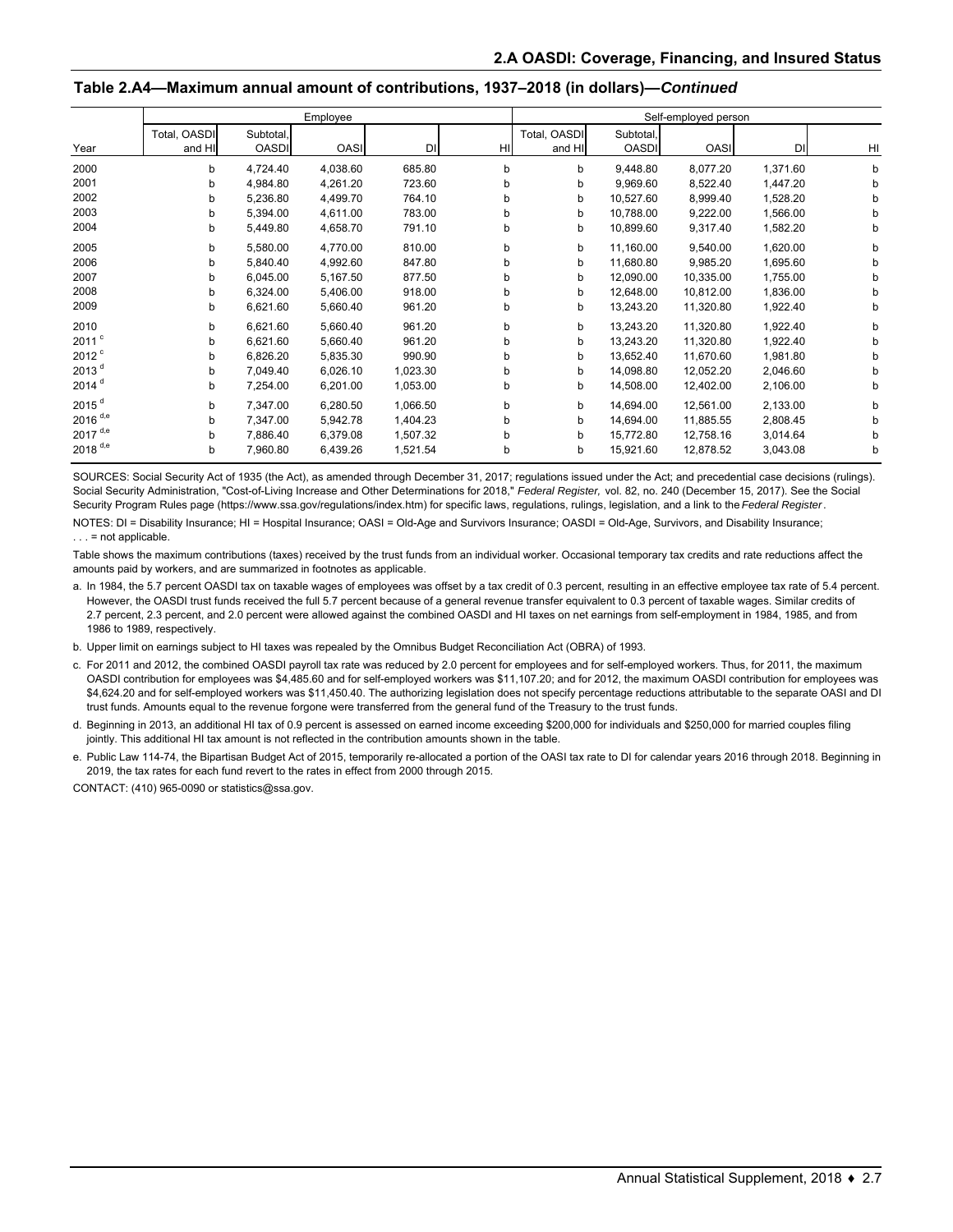#### **Table 2.A5—Tax credits enacted in 1983**

| Group         | Tax payable under-                         | Percentage of<br>earnings | Tax credit, effective with respect to-                                           |
|---------------|--------------------------------------------|---------------------------|----------------------------------------------------------------------------------|
| Employee      | Federal Insurance Contributions Act (FICA) | 0.3                       | Remuneration paid in calendar year 1984                                          |
| Self-employed | Self-Employment Contributions Act (SECA)   | 2.7                       | Self-employment income for taxable years beginning in 1984                       |
|               |                                            | 2.3                       | Self-employment income for taxable years beginning in 1985                       |
|               |                                            | 2.0                       | Self-employment income for taxable years beginning in 1986, 1987, 1988, and 1989 |

SOURCES: Social Security Act of 1935 (the Act), as amended through December 31, 2017; regulations issued under the Act; and precedential case decisions (rulings). See the Social Security Program Rules page (https://www.ssa.gov/regulations/index.htm) for specific laws, regulations, rulings, legislation, and a link to the *Federal Register.*

NOTES: During this period, scheduled taxes were credited to the Social Security (Old-Age, Survivors, and Disability Insurance, or OASDI) trust funds, monies for tax credits were paid from the Treasury, and the reduced tax rates were paid by employees and the self-employed.

CONTACT: (410) 965-0090 or statistics@ssa.gov. Tables 2.A3 and 2.A4 show the tax rate and tax amount paid by employers and received by the OASDI trust funds. In 1984, the 5.7 percent OASDI tax on taxable wages of employees was offset by a tax credit of 0.3 percent, resulting in an effective employee tax rate of 5.4 percent. However, the OASDI trust funds received the full 5.7 percent because of a general revenue transfer equivalent to 0.3 percent of taxable wages. Similar credits of 2.7 percent, 2.3 percent, and 2.0 percent were allowed against the combined OASDI and Hospital Insurance (HI) taxes on net earnings from self-employment in 1984, 1985, and from 1986 to 1989, respectively.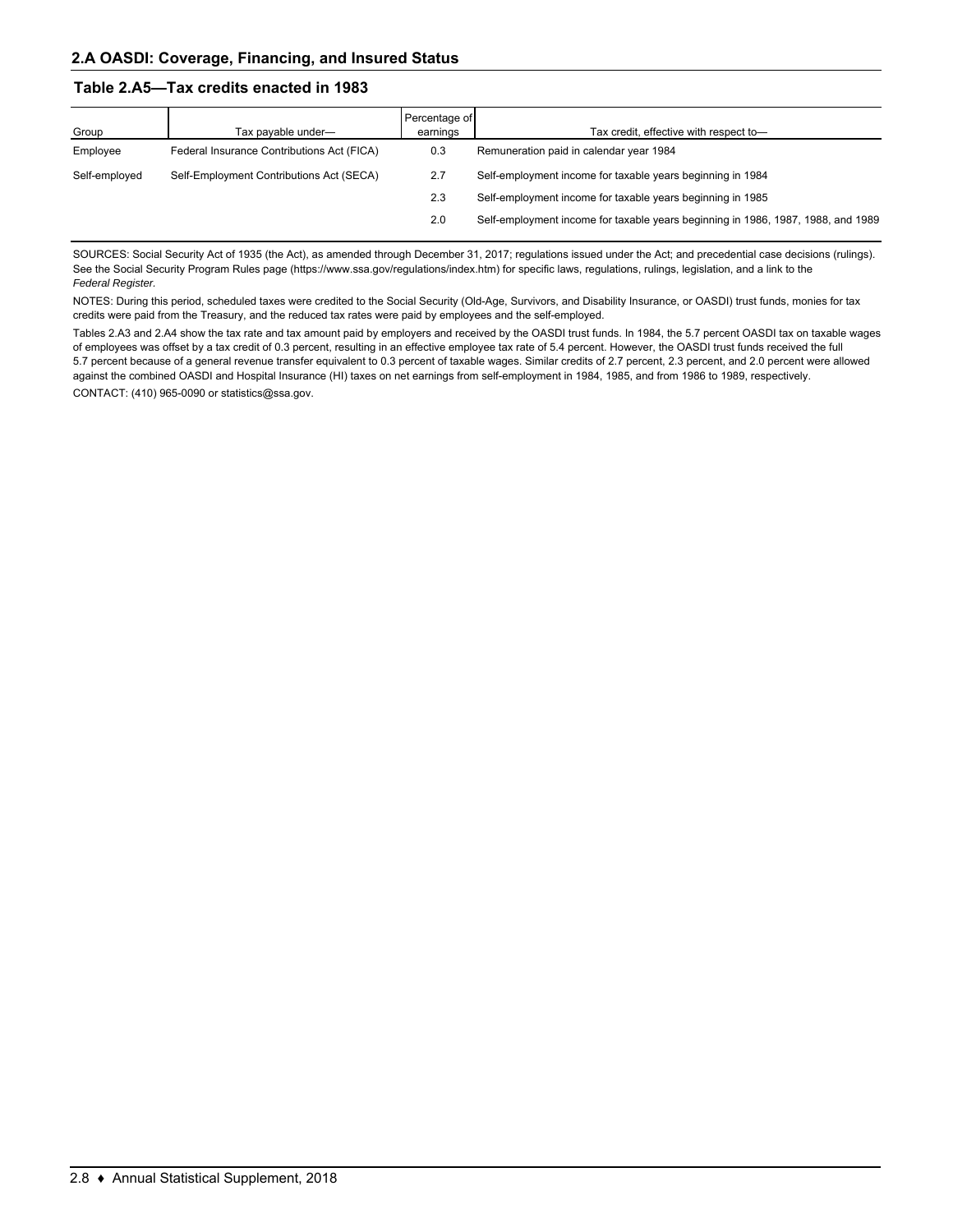### **Table 2.A6—Appropriations from general revenues and interfund borrowing provisions, by type of transaction and year enacted**

| Year enacted | Provision                                                                                                                                                                                                                                                                                                                                                                                                                                                                                                                                                                                |
|--------------|------------------------------------------------------------------------------------------------------------------------------------------------------------------------------------------------------------------------------------------------------------------------------------------------------------------------------------------------------------------------------------------------------------------------------------------------------------------------------------------------------------------------------------------------------------------------------------------|
|              | Appropriations from general revenues                                                                                                                                                                                                                                                                                                                                                                                                                                                                                                                                                     |
| 1935         | Annual appropriations to the old-age reserve account to provide payments; direct appropriation to pay for administrative expenses.                                                                                                                                                                                                                                                                                                                                                                                                                                                       |
| 1939         | Trust fund created from which benefits and administrative expenses were to be paid.                                                                                                                                                                                                                                                                                                                                                                                                                                                                                                      |
| 1944         | General authorization to finance benefits and payments.                                                                                                                                                                                                                                                                                                                                                                                                                                                                                                                                  |
| 1947         | For cost of gratuitous military service wage credits.                                                                                                                                                                                                                                                                                                                                                                                                                                                                                                                                    |
| 1950         | General authorization repealed.                                                                                                                                                                                                                                                                                                                                                                                                                                                                                                                                                          |
| 1951         | Railroad interchange provisions enacted.                                                                                                                                                                                                                                                                                                                                                                                                                                                                                                                                                 |
| 1956         | For cost of gratuitous military service wage credits.                                                                                                                                                                                                                                                                                                                                                                                                                                                                                                                                    |
| 1966         | For cost of transitional uninsured monthly benefits for those aged 72 and older with fewer than 3 quarters of coverage.                                                                                                                                                                                                                                                                                                                                                                                                                                                                  |
| 1972         | For cost of gratuitous wage credits for Japanese-American internees.                                                                                                                                                                                                                                                                                                                                                                                                                                                                                                                     |
| 1983         | A lump-sum payment to the Old-Age, Survivors, and Disability Insurance (OASDI) trust funds equal to (1) the present value of the estimated additional<br>benefits arising from the gratuitous military service wage credits for service before 1957 and (2) the amount of the combined employer-employee<br>OASDI taxes on the gratuitous wage credits for service after 1956 and before 1984 but less any amounts previously transferred. After 1983, the trust<br>funds will be reimbursed on a current basis for employer-employee taxes on such wage credits for service after 1983. |
|              | A lump-sum payment to the OASDI trust funds representing the amount of uncashed benefit checks (including interest) issued in the past. In the future,<br>the trust funds will be credited on a regular basis. All transfers made for uncashed benefit checks will be subject to the annual appropriation process.<br>Transfers in each year from the Treasury Department to the OASDI trust funds of amounts equal to income tax receipts attributable to inclusion of<br>Social Security benefits in taxable income.                                                                   |
|              | For tax credits for part of the 1984 employment FICA tax and part of the tax on self-employment income under SECA for 1984–1989, see Table 2.A5.                                                                                                                                                                                                                                                                                                                                                                                                                                         |
| 1993         | Transfers in each year from the Treasury Department to the Hospital Insurance (HI) trust fund of amounts equal to income tax receipts attributable to<br>the increased portions of Social Security benefits included in taxable income under the 1993 Act.                                                                                                                                                                                                                                                                                                                               |
|              | <b>Interfund borrowing</b>                                                                                                                                                                                                                                                                                                                                                                                                                                                                                                                                                               |
| 1981         | Interfund borrowing permitted among Old-Age and Survivors Insurance (OASI), Disability Insurance (DI), and Hospital Insurance (HI) trust funds as<br>needed until December 31, 1982. For all or part of any loan to be repaid, the managing trustee determines if assets of borrowing trust fund(s) are<br>sufficient for that purpose. Interest with respect to any outstanding loan balance at a rate equal to the rate earned by lending trust fund is transferred<br>from time to time.                                                                                              |
| 1983         | Interfund borrowing reauthorized among OASI, DI, and HI trust funds for calendar years 1983-1987, with provisions for scheduled repayment, no later<br>than December 31, 1989, of principal and interest (including amounts borrowed in 1982). No borrowing permitted from any fund that has been reduced<br>to specified levels.                                                                                                                                                                                                                                                        |

SOURCES: Social Security Act of 1935 (the Act), as amended through December 31, 2017; regulations issued under the Act; and precedential case decisions (rulings). See the Social Security Program Rules page (https://www.ssa.gov/regulations/index.htm) for specific laws, regulations, rulings, legislation, and a link to the *Federal Register.*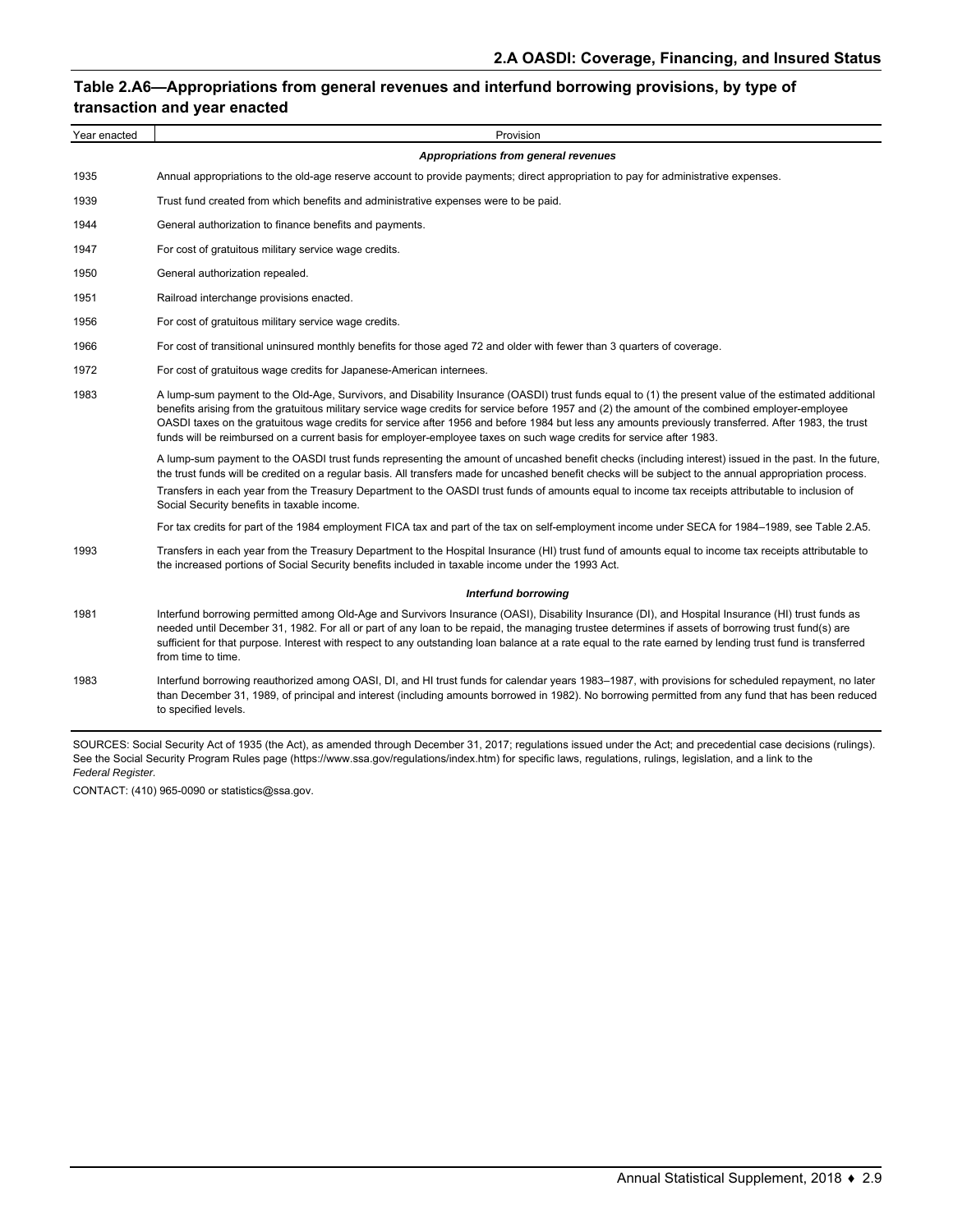# **Table 2.A7—Insured status (benefit eligibility) provisions, by eligibility concept and year enacted**

| Year enacted | Provision                                                                                                                                                                                                                                                                                                                                                                                                                                                                                                                                                                                                                                               |  |  |  |  |  |  |
|--------------|---------------------------------------------------------------------------------------------------------------------------------------------------------------------------------------------------------------------------------------------------------------------------------------------------------------------------------------------------------------------------------------------------------------------------------------------------------------------------------------------------------------------------------------------------------------------------------------------------------------------------------------------------------|--|--|--|--|--|--|
|              | Quarter of coverage (QC)                                                                                                                                                                                                                                                                                                                                                                                                                                                                                                                                                                                                                                |  |  |  |  |  |  |
| 1939         | Calendar quarter in which \$50 of wages is earned. Four QCs are credited for covered earnings equal to maximum limitation for the year.                                                                                                                                                                                                                                                                                                                                                                                                                                                                                                                 |  |  |  |  |  |  |
| 1946         | Calendar quarter in which \$50 of wages is paid.                                                                                                                                                                                                                                                                                                                                                                                                                                                                                                                                                                                                        |  |  |  |  |  |  |
| 1950         | Calendar quarter credited with \$100 of self-employment income (reported annually).                                                                                                                                                                                                                                                                                                                                                                                                                                                                                                                                                                     |  |  |  |  |  |  |
| 1954         | Calendar quarter credited with \$100 of agricultural wages (reported annually).                                                                                                                                                                                                                                                                                                                                                                                                                                                                                                                                                                         |  |  |  |  |  |  |
| 1977         | Credit (up to 4) for each \$250 earned at any time during the calendar year, effective January 1, 1978 (dollar amount is subject to automatic increase<br>each year thereafter, effective January 1):                                                                                                                                                                                                                                                                                                                                                                                                                                                   |  |  |  |  |  |  |
|              | Year<br>Amount (dollars)<br>1979<br>260<br>1980<br>290<br>1981<br>310<br>1982<br>340<br>1983<br>370<br>390<br>1984<br>1985<br>410<br>1986<br>440<br>1987<br>460<br>1988<br>470<br>1989<br>500<br>1990<br>520<br>1991<br>540<br>1992<br>570<br>1993<br>590<br>620<br>1994<br>1995<br>630<br>1996<br>640<br>1997<br>670<br>1998<br>700<br>1999<br>740<br>2000<br>780<br>2001<br>830<br>2002<br>870<br>2003<br>890<br>2004<br>900<br>2005<br>920<br>2006<br>970<br>2007<br>1,000<br>2008<br>1,050<br>2009<br>1,090<br>2010<br>1,120<br>2011<br>1,120<br>2012<br>1,130<br>2013<br>1,160<br>2014<br>1,200<br>2015<br>1,220<br>2016<br>1,260<br>2017<br>1,300 |  |  |  |  |  |  |
|              | 2018<br>1,320<br><b>Disability definition</b>                                                                                                                                                                                                                                                                                                                                                                                                                                                                                                                                                                                                           |  |  |  |  |  |  |
| 1954         | Inability to engage in substantial gainful activity because of any medically determinable permanent physical or mental impairment.                                                                                                                                                                                                                                                                                                                                                                                                                                                                                                                      |  |  |  |  |  |  |
| 1965         | Disability lasting at least 12 months. For blind persons aged 55-64, inability to engage in usual occupation.                                                                                                                                                                                                                                                                                                                                                                                                                                                                                                                                           |  |  |  |  |  |  |
| 1967         | Disability that precludes engagement in any substantial gainful work existing in the national economy. For surviving spouse, disability precludes any<br>gainful activity.                                                                                                                                                                                                                                                                                                                                                                                                                                                                              |  |  |  |  |  |  |
| 1990         | More restrictive definition for surviving spouse eliminated.                                                                                                                                                                                                                                                                                                                                                                                                                                                                                                                                                                                            |  |  |  |  |  |  |
|              | (Continued)                                                                                                                                                                                                                                                                                                                                                                                                                                                                                                                                                                                                                                             |  |  |  |  |  |  |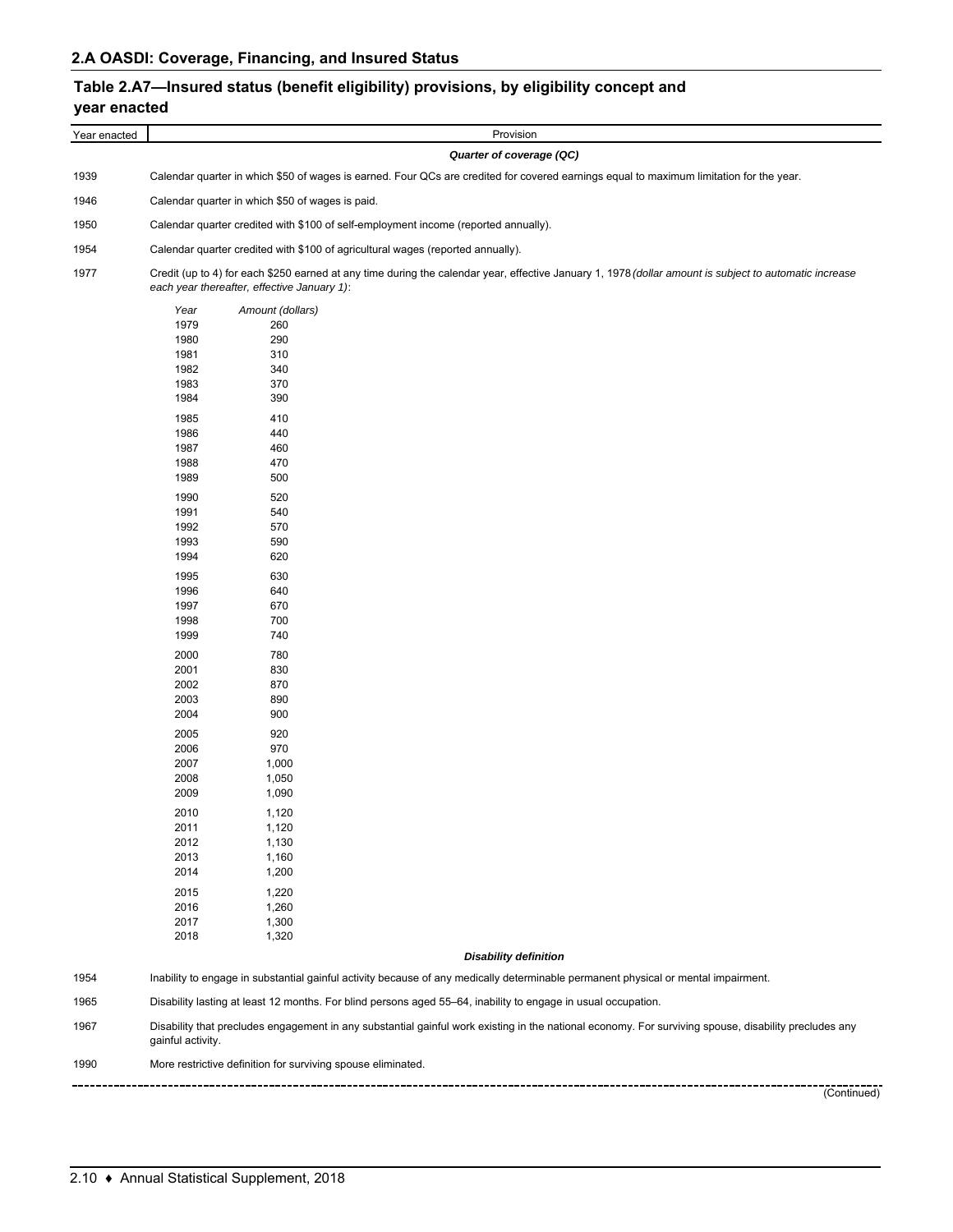## **Table 2.A7—Insured status (benefit eligibility) provisions, by eligibility concept and year enacted—***Continued*

| Year enacted        | Provision                                                                                                                                                                                                                                                                                                                                                                                                                                                                                                                      |
|---------------------|--------------------------------------------------------------------------------------------------------------------------------------------------------------------------------------------------------------------------------------------------------------------------------------------------------------------------------------------------------------------------------------------------------------------------------------------------------------------------------------------------------------------------------|
|                     | <b>Period of disability</b>                                                                                                                                                                                                                                                                                                                                                                                                                                                                                                    |
| 1954                | Continuous period of at least 6 months as defined above or of blindness.                                                                                                                                                                                                                                                                                                                                                                                                                                                       |
| 1972                | At least 5 months of disability.                                                                                                                                                                                                                                                                                                                                                                                                                                                                                               |
|                     | <b>Fully insured</b>                                                                                                                                                                                                                                                                                                                                                                                                                                                                                                           |
| 1935                | Cumulative wages of \$2,000 and employment in each of 5 years after 1936 and before attainment of age 65.                                                                                                                                                                                                                                                                                                                                                                                                                      |
| 1939                | QCs equal to one-half the quarters elapsed after 1936 (or quarter in which age 21 attained) and before quarter of death or attainment of age 65.<br>Minimum 6 QCs, maximum 40 QCs.                                                                                                                                                                                                                                                                                                                                             |
| 1950                | Elapsed period measured after 1950 (QCs earned at any time are used).                                                                                                                                                                                                                                                                                                                                                                                                                                                          |
| 1954                | Period of disability excluded from elapsed period. Alternatively, QCs earned in all quarters after 1954 and before quarter in which age 65 attained<br>(minimum 6 QCs).                                                                                                                                                                                                                                                                                                                                                        |
| 1956                | Elapsed period measured to age 62 for women. Alternatively, QCs earned in all except 4 quarters after 1954 and before quarter in which age 65 attained<br>(62 for women).                                                                                                                                                                                                                                                                                                                                                      |
| 1960                | QCs reduced to one-third the elapsed quarters.                                                                                                                                                                                                                                                                                                                                                                                                                                                                                 |
| 1961                | QCs equal to years elapsed after 1950 (or year age 21 attained) and before year of death or age 65 (62 for women).                                                                                                                                                                                                                                                                                                                                                                                                             |
| 1972                | Elapsed period for men reaching age 62 after 1972, measured to age 62 or to 1975, if later.                                                                                                                                                                                                                                                                                                                                                                                                                                    |
| 1983                | Any person aged 55 or older on January 1, 1984, and employed by a nonprofit organization to whose employees coverage is extended solely by reason<br>of the new compulsory coverage provision will be deemed fully insured upon subsequently acquiring 6 QCs if aged 60 or older on January 1, 1984;<br>8 QCs if aged 59; 12 QCs if aged 58; 16 QCs if aged 57; and 20 QCs if aged 55 or 56.                                                                                                                                   |
| 2004                | Workers who are not citizens or nationals of the United States (referred to here as noncitizens) must meet additional requirements to be fully or currently<br>insured. Noncitizen workers whose Social Security number (SSN) was originally assigned on or after January 1, 2004, must have been issued an SSN<br>for work purposes at any time on or after January 1, 2004; or must have been admitted to the United States at any time as a nonimmigrant visitor for<br>business (B-1) or as an alien crewman (D-1 or D-2). |
|                     | <b>Currently insured</b>                                                                                                                                                                                                                                                                                                                                                                                                                                                                                                       |
| 1939                | 6 QCs earned in 12 quarters before quarter of death.                                                                                                                                                                                                                                                                                                                                                                                                                                                                           |
| 1946                | 6 QCs earned in preceding 13 quarters, including quarter of death.                                                                                                                                                                                                                                                                                                                                                                                                                                                             |
| 1950                | Including quarter of retirement added.                                                                                                                                                                                                                                                                                                                                                                                                                                                                                         |
| 1954                | Including quarter of disablement added.                                                                                                                                                                                                                                                                                                                                                                                                                                                                                        |
| 2004                | Workers who are not citizens or nationals of the United States (referred to here as noncitizens) must meet additional requirements to be fully or currently<br>insured. Noncitizen workers whose SSN was originally assigned on or after January 1, 2004, must have been issued an SSN for work purposes at any<br>time on or after January 1, 2004; or must have been admitted to the United States at any time as a nonimmigrant visitor for business (B-1) or as an alien<br>crewman (D-1 or D-2).                          |
|                     | <b>Disability insured</b>                                                                                                                                                                                                                                                                                                                                                                                                                                                                                                      |
| 1954                | 20 QCs earned in last 40 quarters, including quarter of disablement, and currently insured.                                                                                                                                                                                                                                                                                                                                                                                                                                    |
| 1956                | Fully insured requirement added.                                                                                                                                                                                                                                                                                                                                                                                                                                                                                               |
| 1958                | Currently insured requirement eliminated.                                                                                                                                                                                                                                                                                                                                                                                                                                                                                      |
| 1960                | Alternatively, 20 QCs earned before quarter of disablement (not necessarily in last 40 quarters) but QCs earned in all quarters after 1950, with minimum<br>of 6 QCs.                                                                                                                                                                                                                                                                                                                                                          |
| 1965                | Alternatively, for blind under age 31, QCs earned in one-half the quarters elapsed after age 21, with minimum of 6 QCs. For blind under age 24, 6 QCs<br>earned in preceding 12 quarters.                                                                                                                                                                                                                                                                                                                                      |
| 1967                | For all disabled under age 31, same alternative.                                                                                                                                                                                                                                                                                                                                                                                                                                                                               |
| 1972                | For blind, requirement for recent QCs eliminated.                                                                                                                                                                                                                                                                                                                                                                                                                                                                              |
| 1983<br>----------- | For those who become disabled again at age 31 or older and who were previously disabled before age 31, same alternative as that for those under<br>age 31.                                                                                                                                                                                                                                                                                                                                                                     |